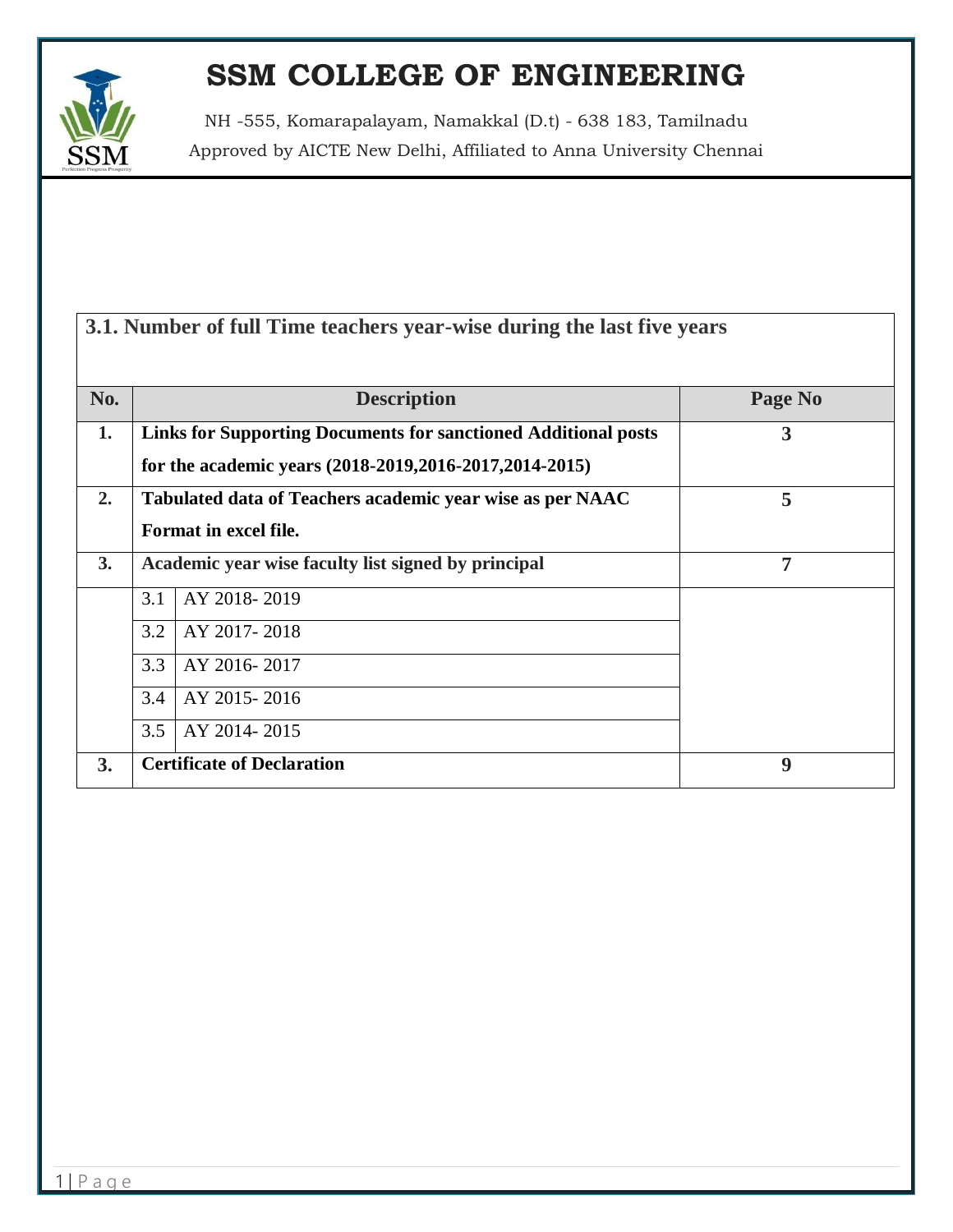

NH -555, Komarapalayam, Namakkal (D.t) - 638 183, Tamilnadu Approved by AICTE New Delhi, Affiliated to Anna University Chennai

# **LINKS FOR SUPPORTING DOCUMENTS FOR**

## **SANCTIONED ADDITIONAL POSTS**

## **Academic years (2018-2019, 2016-2017, 2014-2015)**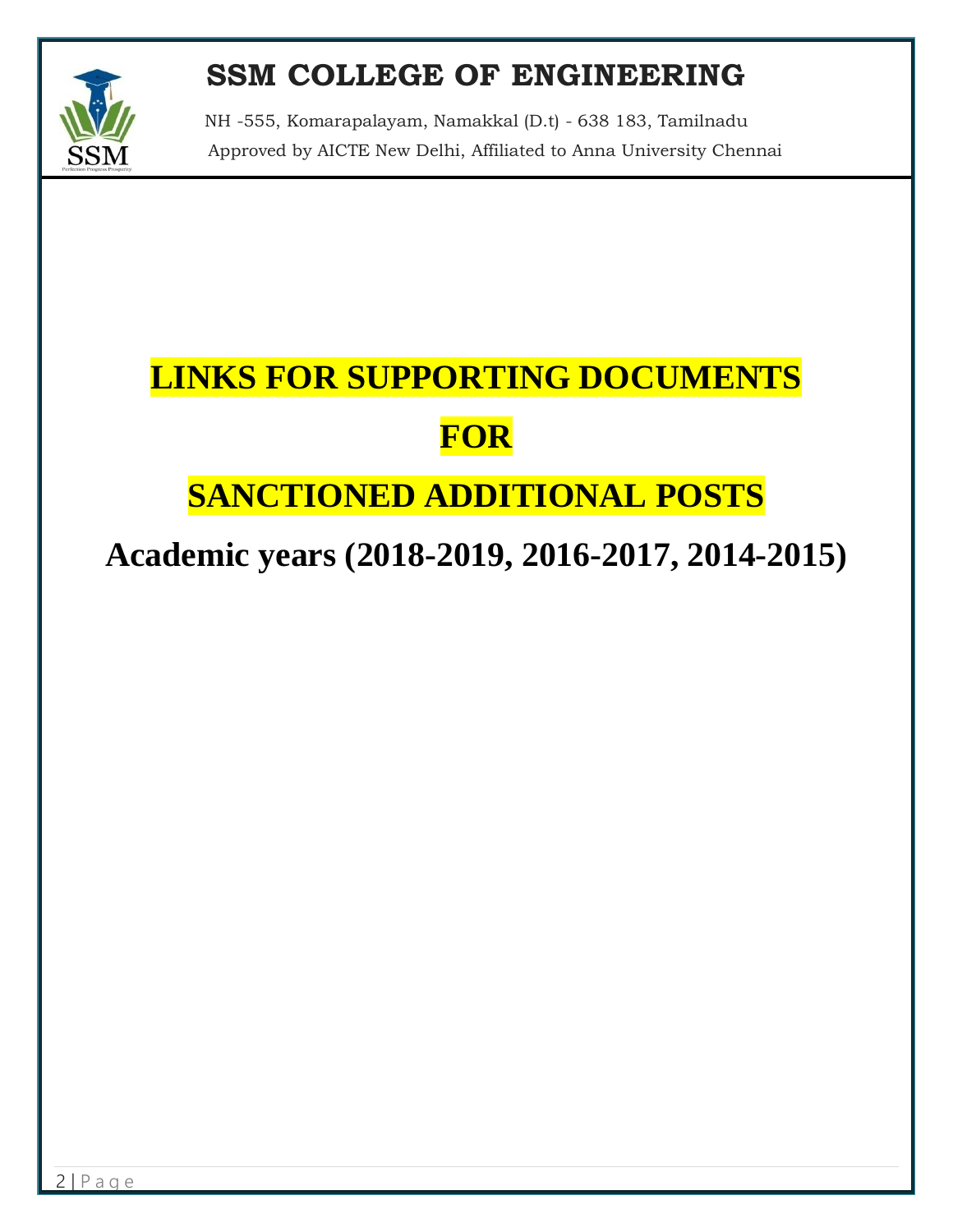

NH -555, Komarapalayam, Namakkal (D.t) - 638 183, Tamilnadu Approved by AICTE New Delhi, Affiliated to Anna University Chennai

## **Links for Supporting Documents for Additional posts**

| No.            | Academic year | <b>Link for related documents</b>                                      |
|----------------|---------------|------------------------------------------------------------------------|
| 1.             | 2018-2019     | https://www.ssmce.ac.in/naacdvvfiles/ExtendedProfile/2018_2019_BOM.pdf |
| $\overline{2}$ | 2016-2017     | https://www.ssmce.ac.in/naacdvvfiles/ExtendedProfile/2016_2017_BOM.pdf |
| 3.             | 2014-2015     | https://www.ssmce.ac.in/naacdvvfiles/ExtendedProfile/2014 2015 BOM.pdf |

#### **Note :**

**Academic year wise Documents for the additional sanctioned posts provided as per the DVV partner requirements.**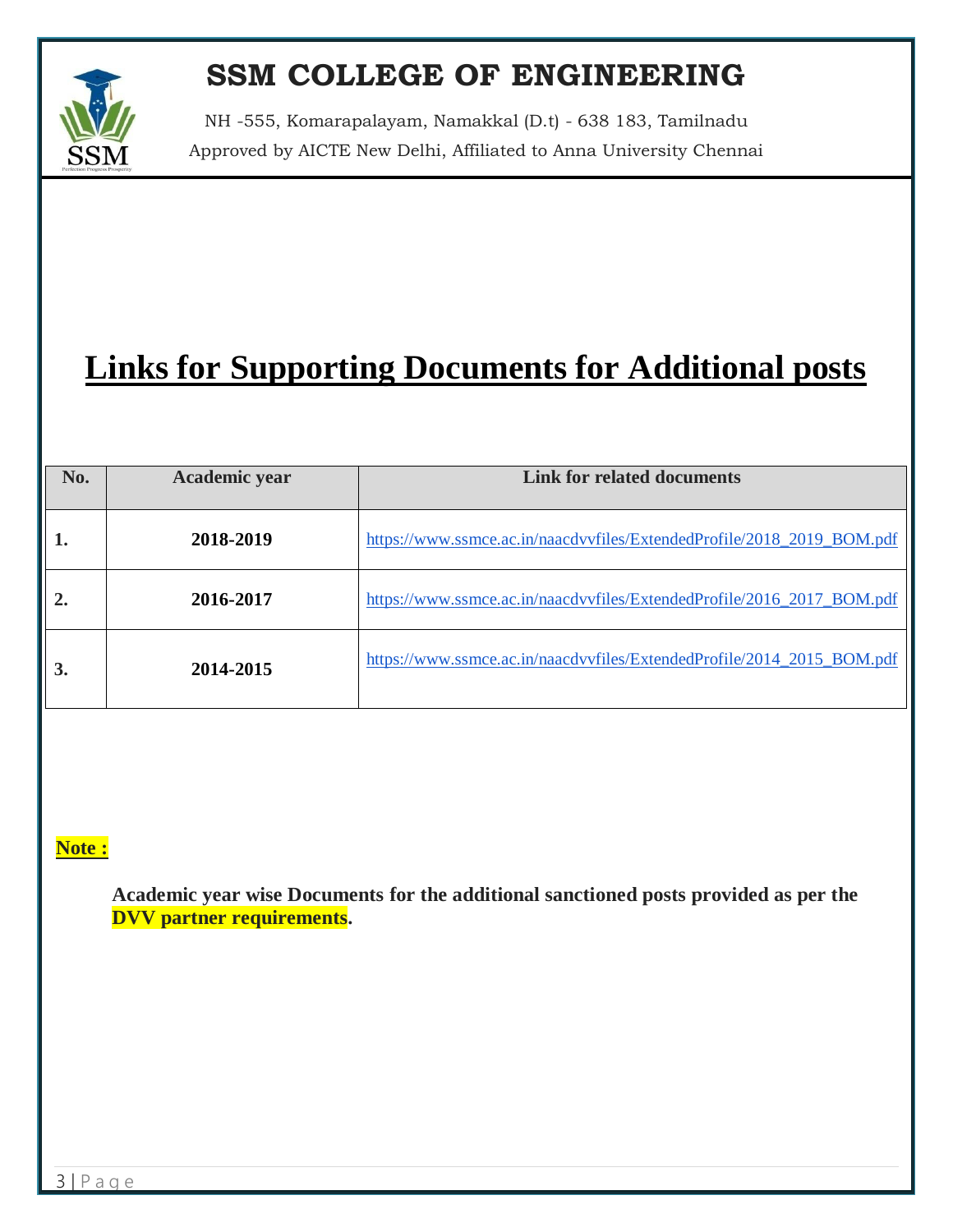

NH -555, Komarapalayam, Namakkal (D.t) - 638 183, Tamilnadu Approved by AICTE New Delhi, Affiliated to Anna University Chennai

## **Tabulated data of Teachers Academic year wise**

## **NAAC Format in Excel file**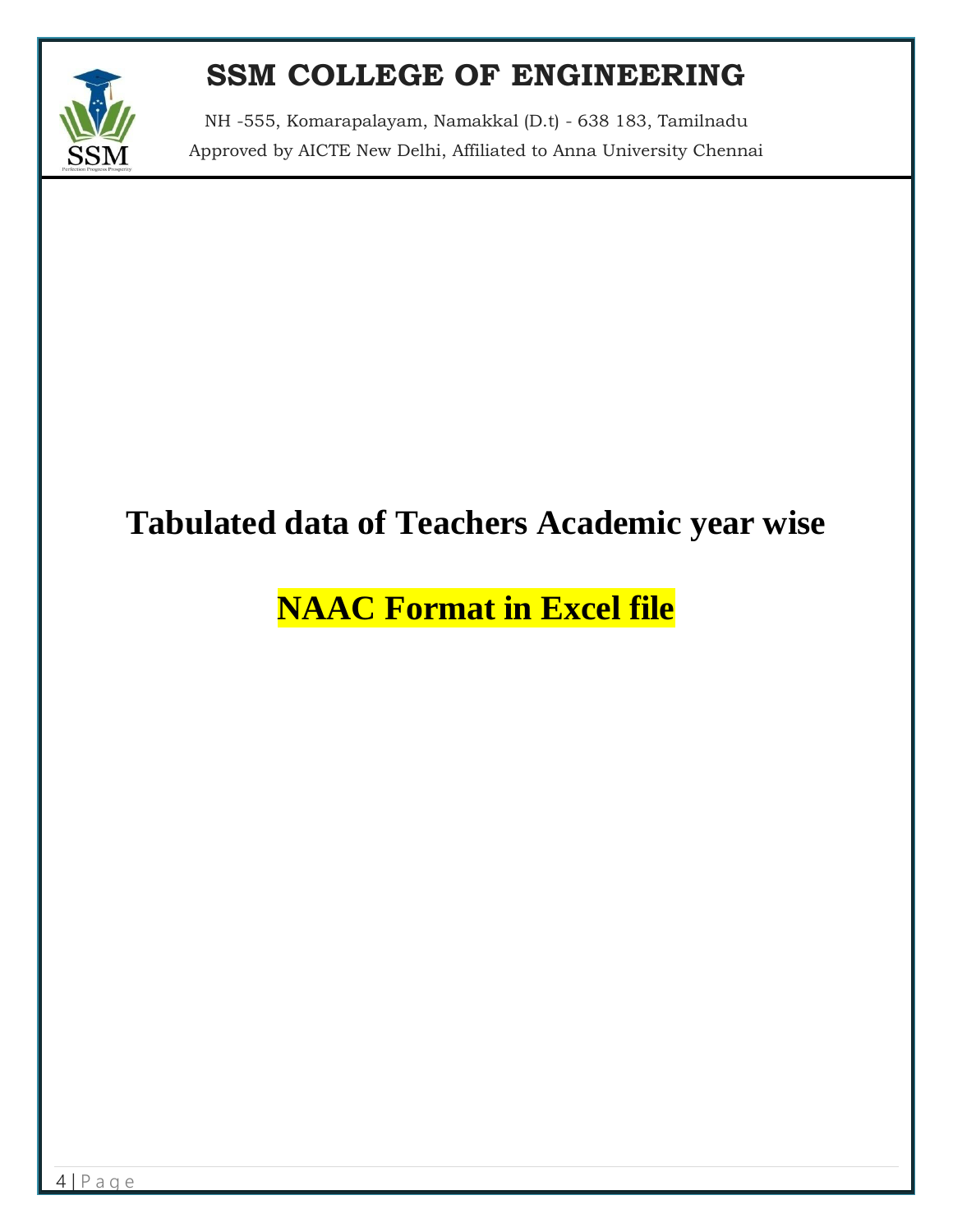

NH -555, Komarapalayam, Namakkal (D.t) - 638 183, Tamilnadu Approved by AICTE New Delhi, Affiliated to Anna University Chennai

| 3.1. Number of full time teachers year-wise during the last five years |                       |                                                                                         |  |
|------------------------------------------------------------------------|-----------------------|-----------------------------------------------------------------------------------------|--|
|                                                                        |                       |                                                                                         |  |
| No.                                                                    | <b>Description</b>    | Link to relevant document                                                               |  |
|                                                                        |                       |                                                                                         |  |
| 1.                                                                     | <b>Tabulated data</b> |                                                                                         |  |
|                                                                        | of Teachers           |                                                                                         |  |
|                                                                        | academic year         | https://www.ssmce.ac.in/naacdvvfiles/ExtendedProfile/3.1.List_of_Full_Time_Teacher.xlsx |  |
|                                                                        | wise as per           |                                                                                         |  |
|                                                                        | <b>NAAC</b> Format    |                                                                                         |  |
|                                                                        | in excel file.        |                                                                                         |  |
|                                                                        |                       |                                                                                         |  |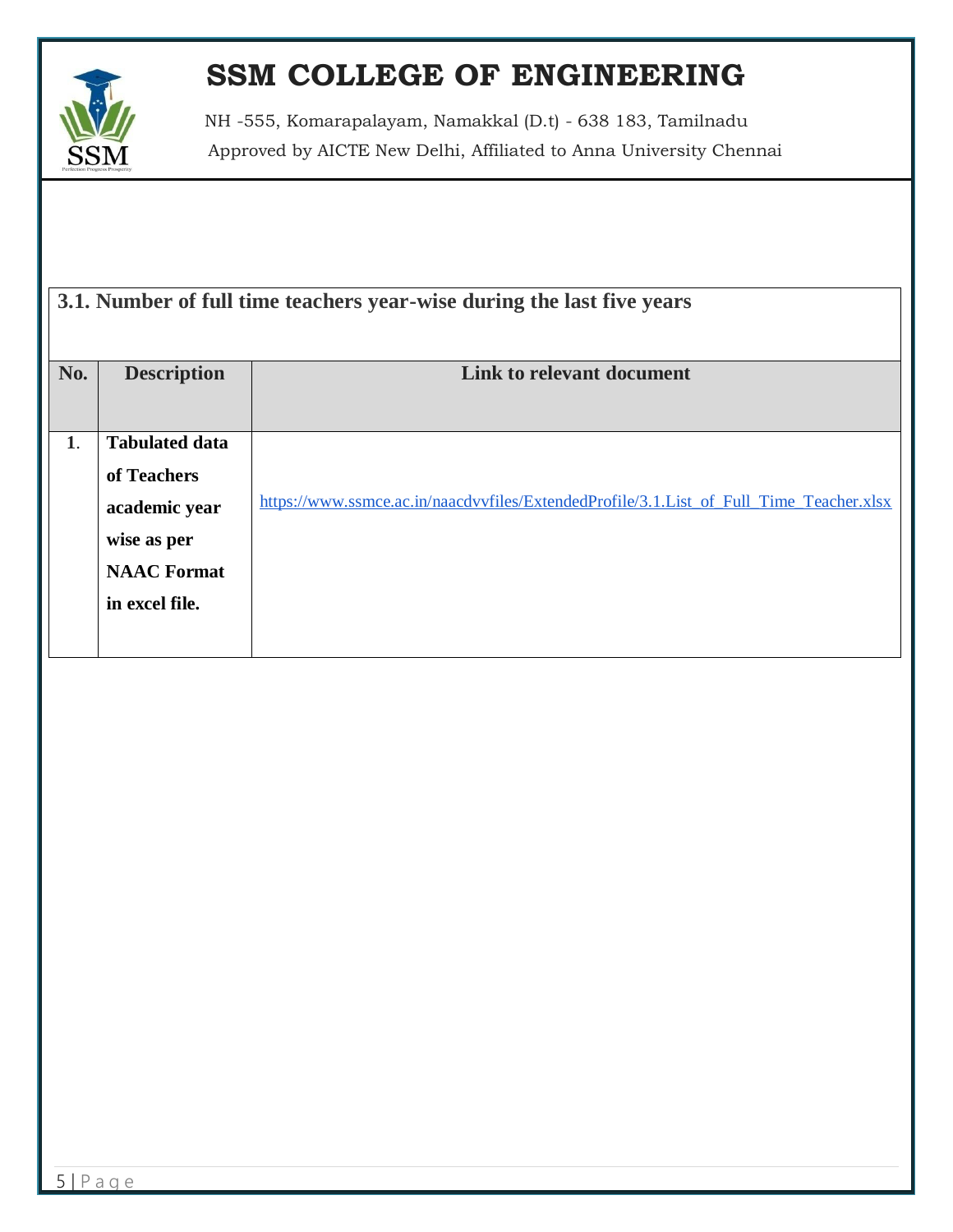

NH -555, Komarapalayam, Namakkal (D.t) - 638 183, Tamilnadu Approved by AICTE New Delhi, Affiliated to Anna University Chennai

## **Academic Year wise Faculty list signed by Principal**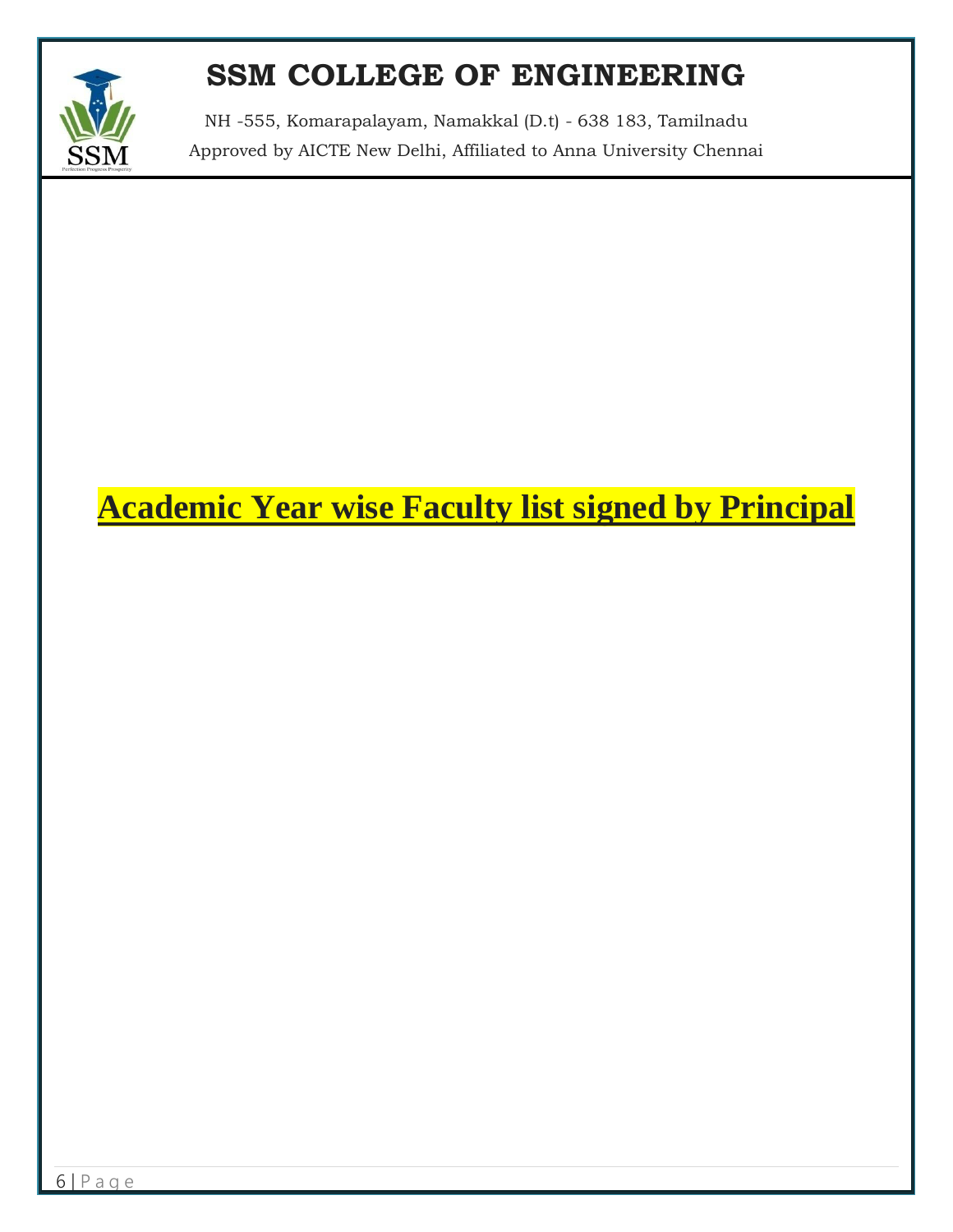NH -555, Komarapalayam, Namakkal (D.t) - 638 183, Tamilnadu Approved by AICTE New Delhi, Affiliated to Anna University Chennai

## **Academic Year wise Faculty list signed by Principal**

| No.              | <b>Description</b> | <b>Link to Relevant document</b>                                               |
|------------------|--------------------|--------------------------------------------------------------------------------|
|                  |                    |                                                                                |
|                  |                    |                                                                                |
|                  |                    |                                                                                |
| 1.               | AY 2018-2019       | https://www.ssmce.ac.in/naacfiles/ExtendedProfile/3.2.Staff_List_2018-2019.pdf |
|                  |                    |                                                                                |
|                  |                    |                                                                                |
| 2.               | AY 2017-2018       | https://www.ssmce.ac.in/naacfiles/ExtendedProfile/3.2.Staff List 2017-2018.pdf |
|                  |                    |                                                                                |
|                  |                    |                                                                                |
| 3.               | AY 2016-2017       | https://www.ssmce.ac.in/naacfiles/ExtendedProfile/3.2.Staff List 2016-2017.pdf |
|                  |                    |                                                                                |
|                  |                    |                                                                                |
| $\overline{4}$ . | AY 2015-2016       | https://www.ssmce.ac.in/naacfiles/ExtendedProfile/3.2.Staff_List_2015-2016.pdf |
|                  |                    |                                                                                |
|                  |                    |                                                                                |
| 5.               | AY 2014-2015       | https://www.ssmce.ac.in/naacfiles/ExtendedProfile/3.2.Staff_List_2014-2015.pdf |
|                  |                    |                                                                                |
|                  |                    |                                                                                |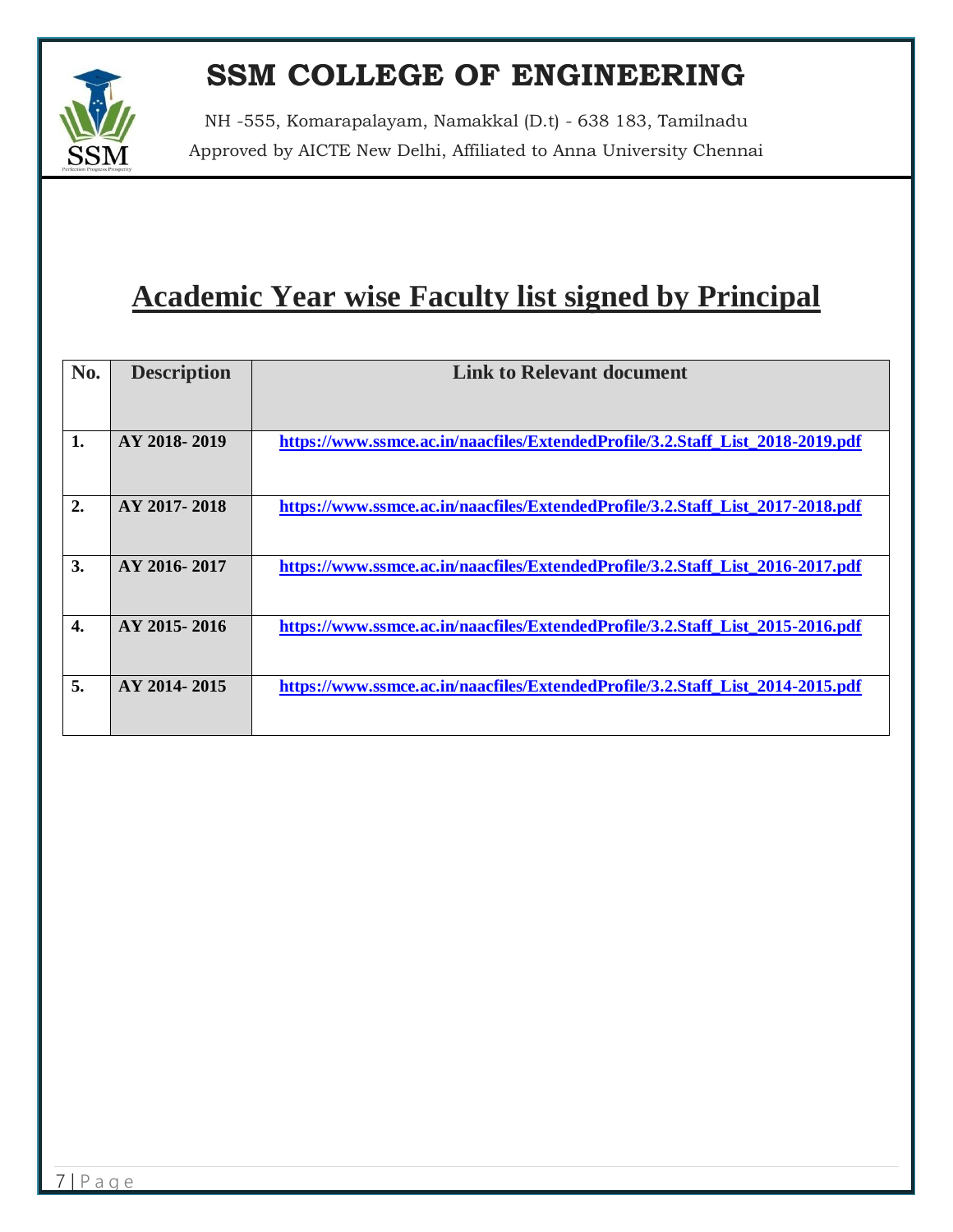

NH -555, Komarapalayam, Namakkal (D.t) - 638 183, Tamilnadu Approved by AICTE New Delhi, Affiliated to Anna University Chennai

## **Certificate of Declaration by Principal**

Librarian/DPE/DP/TPO are not included in the list of full time Teachers